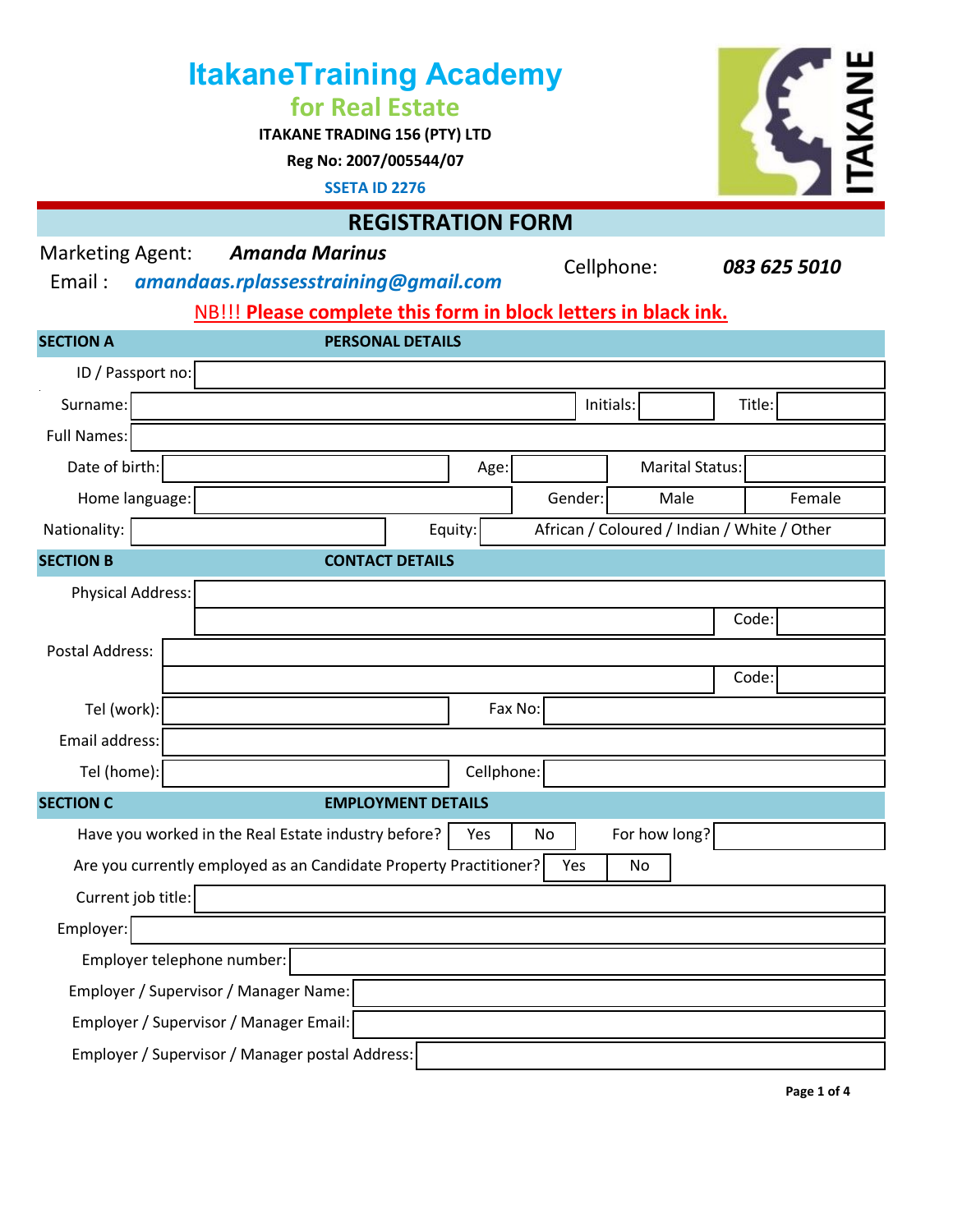| <b>SECTION D</b>                                                                                                                             | <b>EDUCATION DETAILS</b>                                      |                                                                       |                 |                  |  |  |  |  |  |  |
|----------------------------------------------------------------------------------------------------------------------------------------------|---------------------------------------------------------------|-----------------------------------------------------------------------|-----------------|------------------|--|--|--|--|--|--|
| Highest grade passed:                                                                                                                        | Grade 11<br>Matric                                            | Maths taken & passed in Matric:                                       | Yes             | No               |  |  |  |  |  |  |
| Name of School:                                                                                                                              |                                                               |                                                                       | Year completed: |                  |  |  |  |  |  |  |
| Tertiary Qualification (if applicable):                                                                                                      |                                                               |                                                                       |                 |                  |  |  |  |  |  |  |
| Other qualifications (CRS; CRB; CIPS) pls specify:                                                                                           |                                                               |                                                                       |                 |                  |  |  |  |  |  |  |
| <b>SECTION D</b>                                                                                                                             |                                                               | <b>QUALIFICATION REGISTRATION</b>                                     |                 |                  |  |  |  |  |  |  |
| Name of programme (Please tick the relevant box):                                                                                            |                                                               |                                                                       |                 |                  |  |  |  |  |  |  |
| NQF <sub>L4</sub><br><b>FETC: Real Estate - NQF L4 for Property Practitioners (incl. Candidates)</b><br>$\mathbf{1}$<br>$\overline{2}$<br>or |                                                               |                                                                       |                 |                  |  |  |  |  |  |  |
| NQFL4<br>3                                                                                                                                   | RPL (Recognition of prior learning)                           |                                                                       |                 |                  |  |  |  |  |  |  |
| NQFL4<br>RPL (Recognition of prior learning with 3 day workshop fee)<br>4                                                                    |                                                               |                                                                       |                 |                  |  |  |  |  |  |  |
| NQF <sub>L5</sub><br>$\overline{2}$<br>or                                                                                                    | NC: Real Estate - NQF L5 for Principals (incl. managers etc.) |                                                                       |                 |                  |  |  |  |  |  |  |
| Please provide your PPRA FFC (Fidelity Fund Certificate) number:                                                                             |                                                               |                                                                       |                 |                  |  |  |  |  |  |  |
|                                                                                                                                              |                                                               | Principals, please provide your company registration number:          |                 |                  |  |  |  |  |  |  |
| <b>SECTION E</b>                                                                                                                             | <b>FEES</b>                                                   | (Don't forget to ask about our <b>SPECIAL</b> prices)                 |                 |                  |  |  |  |  |  |  |
| Real Estate 101 Introduction - Once off                                                                                                      |                                                               |                                                                       | R750 p/p        |                  |  |  |  |  |  |  |
| <b>NQFL4</b>                                                                                                                                 |                                                               |                                                                       |                 |                  |  |  |  |  |  |  |
| 1 Full Course                                                                                                                                |                                                               |                                                                       | R5,890          | p/p              |  |  |  |  |  |  |
| 12 week classroom training                                                                                                                   |                                                               |                                                                       |                 |                  |  |  |  |  |  |  |
| 2 Combo Course = NQF L4 & PPRA Logbook                                                                                                       |                                                               |                                                                       | R9,200          | p/p              |  |  |  |  |  |  |
| 12 week classroom training   includes study guides and courier fees                                                                          |                                                               |                                                                       |                 |                  |  |  |  |  |  |  |
| 3 RPL (Recognition of Prior Learning) (No workshop classes)                                                                                  | R3,650                                                        | p/p                                                                   |                 |                  |  |  |  |  |  |  |
|                                                                                                                                              |                                                               | Candidate is subject to screening process   no workshops   Self-Study |                 |                  |  |  |  |  |  |  |
| 4 RPL (Recognition of Prior Learning) (3 day workshop classes)                                                                               | Price depends on number                                       |                                                                       |                 |                  |  |  |  |  |  |  |
| Candidate is subject to screening process   Group classes                                                                                    |                                                               | of learners in the group                                              |                 |                  |  |  |  |  |  |  |
| <b>PPRA LOGBOOK WORKSHOP</b>                                                                                                                 |                                                               |                                                                       |                 |                  |  |  |  |  |  |  |
| 1 PPRA Logbook - Training                                                                                                                    |                                                               |                                                                       | R2,990          | p/p              |  |  |  |  |  |  |
| 6 months @ 3 hour sessions                                                                                                                   |                                                               |                                                                       |                 |                  |  |  |  |  |  |  |
| 2 PPRA Logbook - Workshop with slides presentation                                                                                           |                                                               |                                                                       | R1,500 p/p      |                  |  |  |  |  |  |  |
| 1/2 day 1-on-1 session                                                                                                                       |                                                               |                                                                       |                 |                  |  |  |  |  |  |  |
| 3 PPRA Logbook - Workshop                                                                                                                    |                                                               |                                                                       |                 | Price on Enquiry |  |  |  |  |  |  |
| 3 day 1-on-1 session                                                                                                                         |                                                               |                                                                       |                 |                  |  |  |  |  |  |  |
| <b>NQFL5</b>                                                                                                                                 |                                                               |                                                                       |                 |                  |  |  |  |  |  |  |
| 1 Full Course                                                                                                                                |                                                               |                                                                       | R7,550 p/p      |                  |  |  |  |  |  |  |
| 12 week classroom training                                                                                                                   |                                                               |                                                                       |                 |                  |  |  |  |  |  |  |
| 2 RPL (Recognition of Prior Learning)                                                                                                        |                                                               |                                                                       | R4,450          | p/p              |  |  |  |  |  |  |
| Candidate is subject to screening process   no workshops                                                                                     |                                                               |                                                                       |                 |                  |  |  |  |  |  |  |

**Page 2 of 4**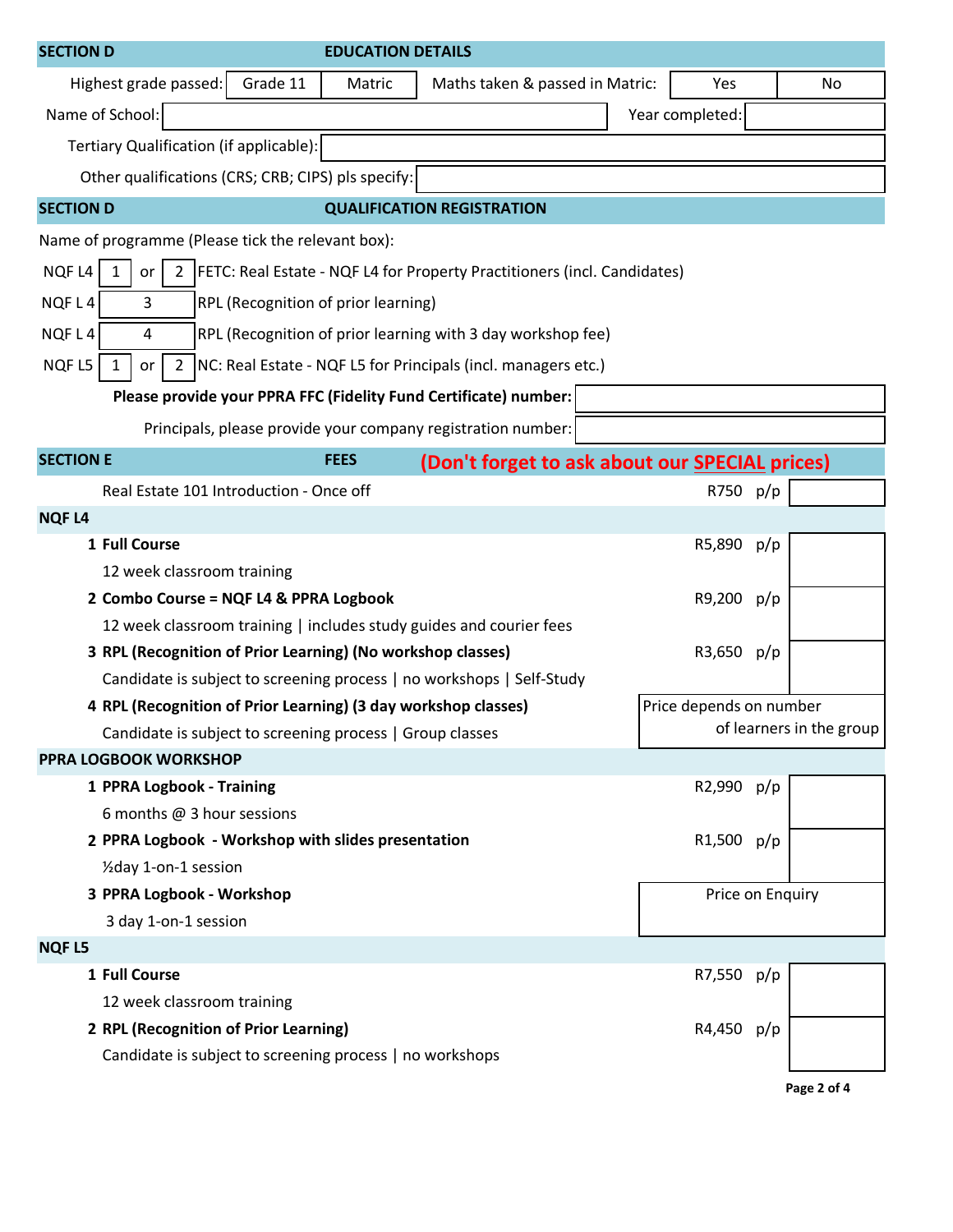| <b>PDE PREPARATION</b>                                                                                                                                                                                                                                                      |                                                 |                            |  |  |  |  |  |  |  |  |  |
|-----------------------------------------------------------------------------------------------------------------------------------------------------------------------------------------------------------------------------------------------------------------------------|-------------------------------------------------|----------------------------|--|--|--|--|--|--|--|--|--|
| 1 L4 preparation Course (One-on-one class)                                                                                                                                                                                                                                  | R1,200 p/p                                      |                            |  |  |  |  |  |  |  |  |  |
| 1 x 3hr session                                                                                                                                                                                                                                                             |                                                 |                            |  |  |  |  |  |  |  |  |  |
| 2 L4 preparation Course (Group class)                                                                                                                                                                                                                                       | R850 p/p                                        |                            |  |  |  |  |  |  |  |  |  |
| 1 x 3hr session                                                                                                                                                                                                                                                             |                                                 |                            |  |  |  |  |  |  |  |  |  |
| 3 L5 preparation session (One-on-one class)                                                                                                                                                                                                                                 | R1,900 p/p                                      |                            |  |  |  |  |  |  |  |  |  |
| 2 x 3 hr session                                                                                                                                                                                                                                                            |                                                 |                            |  |  |  |  |  |  |  |  |  |
| 4 L5 preparation session (Group class)                                                                                                                                                                                                                                      | R1,100 p/p                                      |                            |  |  |  |  |  |  |  |  |  |
| 2 x 3 hr session                                                                                                                                                                                                                                                            |                                                 |                            |  |  |  |  |  |  |  |  |  |
| <b>EXTRA MODULES</b>                                                                                                                                                                                                                                                        |                                                 |                            |  |  |  |  |  |  |  |  |  |
| 1 Matric module (Literacy and Maths)                                                                                                                                                                                                                                        | R1,200 p/p                                      |                            |  |  |  |  |  |  |  |  |  |
| If you did not complete or pass matric                                                                                                                                                                                                                                      |                                                 |                            |  |  |  |  |  |  |  |  |  |
| 2 Literacy module                                                                                                                                                                                                                                                           | R650 p/p                                        |                            |  |  |  |  |  |  |  |  |  |
| If you did not complete and pass 2 official SA languages in matric                                                                                                                                                                                                          |                                                 |                            |  |  |  |  |  |  |  |  |  |
| 3 Maths module                                                                                                                                                                                                                                                              | R650 p/p                                        |                            |  |  |  |  |  |  |  |  |  |
| If you did not complete or pass matric                                                                                                                                                                                                                                      |                                                 |                            |  |  |  |  |  |  |  |  |  |
| <b>STUDY GUIDES</b>                                                                                                                                                                                                                                                         |                                                 |                            |  |  |  |  |  |  |  |  |  |
| Compulsory for Classroom   Optional for RPL                                                                                                                                                                                                                                 |                                                 |                            |  |  |  |  |  |  |  |  |  |
| L4 - Electronic Copies                                                                                                                                                                                                                                                      | R890                                            |                            |  |  |  |  |  |  |  |  |  |
| L4 - Hard copies (printed and bound)                                                                                                                                                                                                                                        | (courier fee extra cost)<br>R <sub>1</sub> ,090 |                            |  |  |  |  |  |  |  |  |  |
| L5 - Electronic Copies                                                                                                                                                                                                                                                      | R990                                            |                            |  |  |  |  |  |  |  |  |  |
| L5 - Hard copies (printed and bound)                                                                                                                                                                                                                                        | (courier fee extra cost)<br>R <sub>1</sub> ,290 |                            |  |  |  |  |  |  |  |  |  |
| If you are requesting the L5 study guides, Please indicate your field of specialization                                                                                                                                                                                     |                                                 |                            |  |  |  |  |  |  |  |  |  |
| Valuation<br><b>Real Estate Practice</b>                                                                                                                                                                                                                                    |                                                 | <b>Property Management</b> |  |  |  |  |  |  |  |  |  |
| <b>SECTION F</b><br><b>PAYMENT OPTION</b>                                                                                                                                                                                                                                   |                                                 |                            |  |  |  |  |  |  |  |  |  |
| Payment details:                                                                                                                                                                                                                                                            |                                                 |                            |  |  |  |  |  |  |  |  |  |
| Account name: ITAKANE TRADING 156 (PTY) LTD                                                                                                                                                                                                                                 |                                                 |                            |  |  |  |  |  |  |  |  |  |
| <b>Standard Bank Constantia</b>                                                                                                                                                                                                                                             | <b>First National Bank</b>                      |                            |  |  |  |  |  |  |  |  |  |
| Branch Code: 025-309                                                                                                                                                                                                                                                        | Branch Code: 250-655                            |                            |  |  |  |  |  |  |  |  |  |
| Account number: 07 180 257 6                                                                                                                                                                                                                                                | Account Number: 627 5425 1339                   |                            |  |  |  |  |  |  |  |  |  |
| I, (full name)<br>ID No:<br>state that the                                                                                                                                                                                                                                  |                                                 |                            |  |  |  |  |  |  |  |  |  |
| above information is true to the best of my knowledge. In signing this application form, I accept the terms and conditions of<br>payment and understand the roles and reponsibilities of myself and Itakane Training Academy with regards to this learning<br>intervention. |                                                 |                            |  |  |  |  |  |  |  |  |  |
| <b>APPLICANT SIGNATURE:</b>                                                                                                                                                                                                                                                 | DATE:                                           |                            |  |  |  |  |  |  |  |  |  |
| <b>SECTION G</b><br><b>MARKETING AGENT</b>                                                                                                                                                                                                                                  |                                                 |                            |  |  |  |  |  |  |  |  |  |
| Referred by:                                                                                                                                                                                                                                                                |                                                 |                            |  |  |  |  |  |  |  |  |  |

**Page 3 of 4**